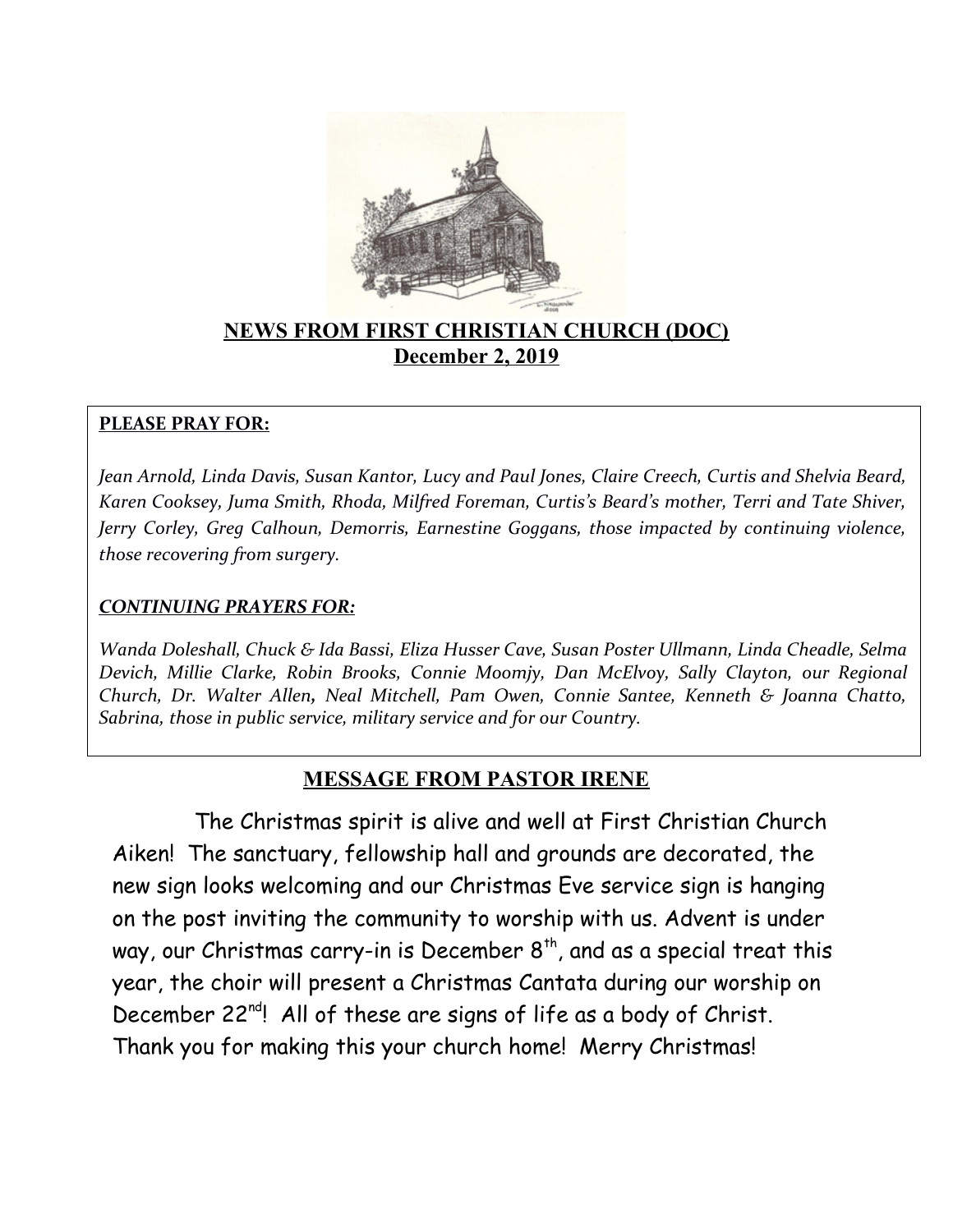# **CHRISTMAS SPECIAL OFFERING**

Sunday, December 15, 2019, you will have the opportunity to give to this Special Day Christmas Offering, which supports the regional ministries in 32 regions of the Christian Church, Disciples of Christ, across the United States. Regional ministries are where ministers are nurtured and congregations are provided the opportunities for work and worship. Regions also play a critical role in the preparation and authorization of ministerial ordination, both are key to church leadership and development. Regions partner with congregations to support the work required to call a new minister.

Donations for this Christmas Offering will support the region in which the donation was made and the work they do to help the churches within that region. In other words, our region will be supported by your donation. Thank you.



## **WELCOME JOEY TO THE FAMILY OF GOD AND FIRST CHRISTIAN CHURCH (DISCIPLES OF CHRIST)**

# **ADVENT BOOK STUDY**

Pastor Irene will lead a book / Bible study on Charles Dicken's *A Christmas Carol* during Advent. The group will meet in the Fellowship Hall at 4:30 on Dec  $8<sup>th</sup>$ , and at 4:00 pm on Dec 15 and Dec 22. Nine people joined in the book study for the first session – feel free to come join the study.

## **GOOD-BYE AND GOD SPEED TO THE OWEN'S**

It is with a mixture of sadness for us and celebration for them that we say good-bye and God-speed to two dear members, Pam and

Paul Owen, as they move to Florida to be nearer to their family. They have added so much to our congregation as they have shared their gifts and their presence with us. We will have a time at the close of the worship service on their last Sunday, December  $15<sup>th</sup>$ , to thank God for them and to ask God's blessings on their move.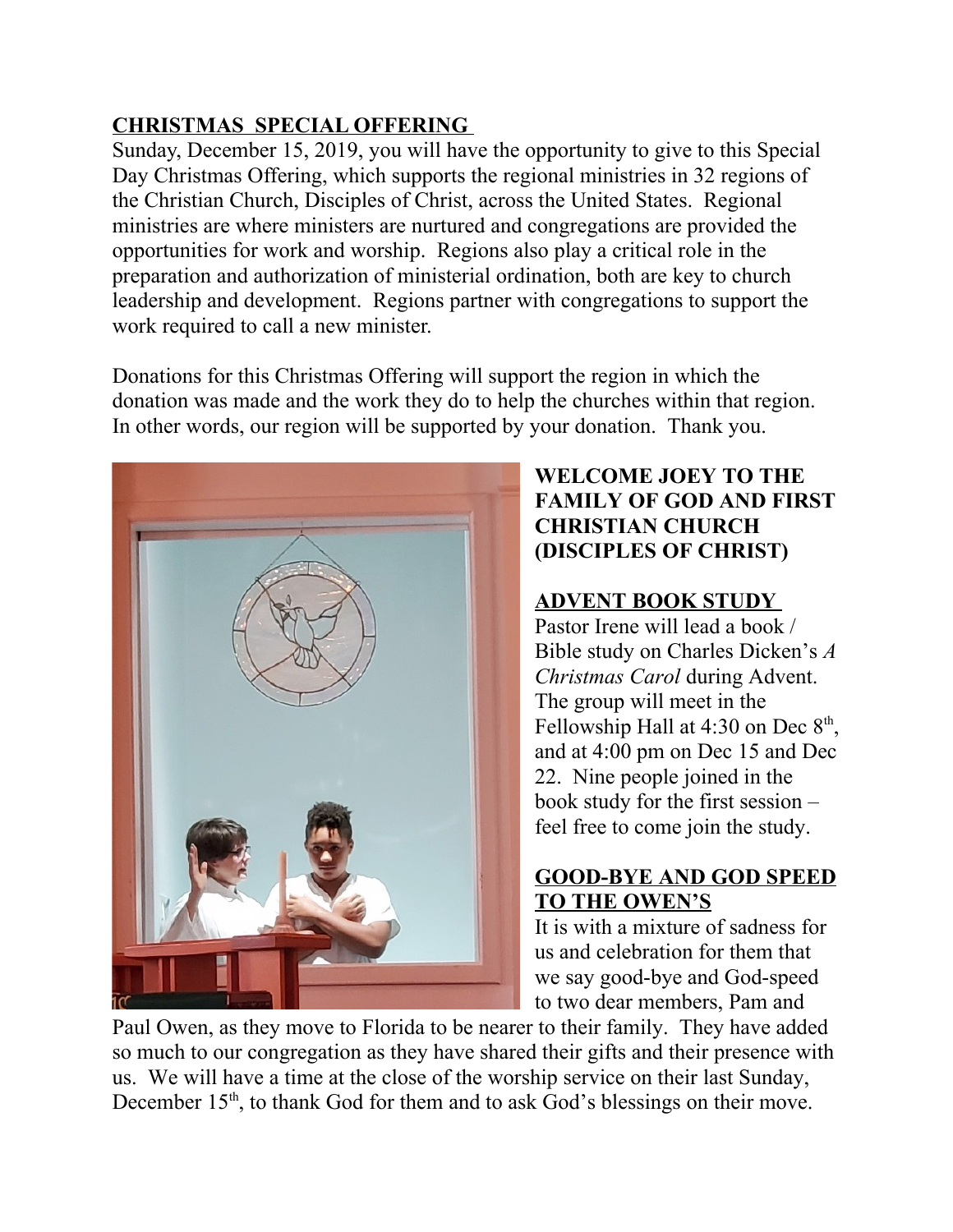

**WORD OF THANKS** Don Pruett, seen here planting a Confederate rose.

Scott Finfrock for his faithful service in the sound room and keeping the worship leaders with microphones

Buzzy Cheadle, Don Pruett, Judee Mitchell, and Millie Clark for preparing the baptistery and for assisting and cleaning up after the baptism

June Wilson and Elsie Smith for keeping our outside planters filled and watered

For all those who helped decorate the church, and for Buzzy Cheadle and the men who cooked breakfast for the group.

For Paul and Pam Owen for all they have done for our church.

For Natalie Lawrence, her beautiful music and choir leadership.

## **OUR VISIT TO ACTS**

On Monday November 25 Pastor Irene and Frances were invited to tour ACTS.

ACTS has been serving the community for a long a time, and it is easy to forget all the services they provide and the expertise with which they provide them. We learned that items for sale in the gift shop are all things not currently needed for families, and that supplies for people in need are pre-packaged and ready to go with little or no notice.

ACTS provides more than food and clothing, they can also assist with medical needs, utility assistance, childcare, bicycles and a car ministry. Last year ACTS provided services to more than 8,000 people. Using the information on poverty from the US census that is the equivalent of every person at the poverty level who lives in the City of Aiken.

Your gifts to ACTS are much needed, and much appreciated by all.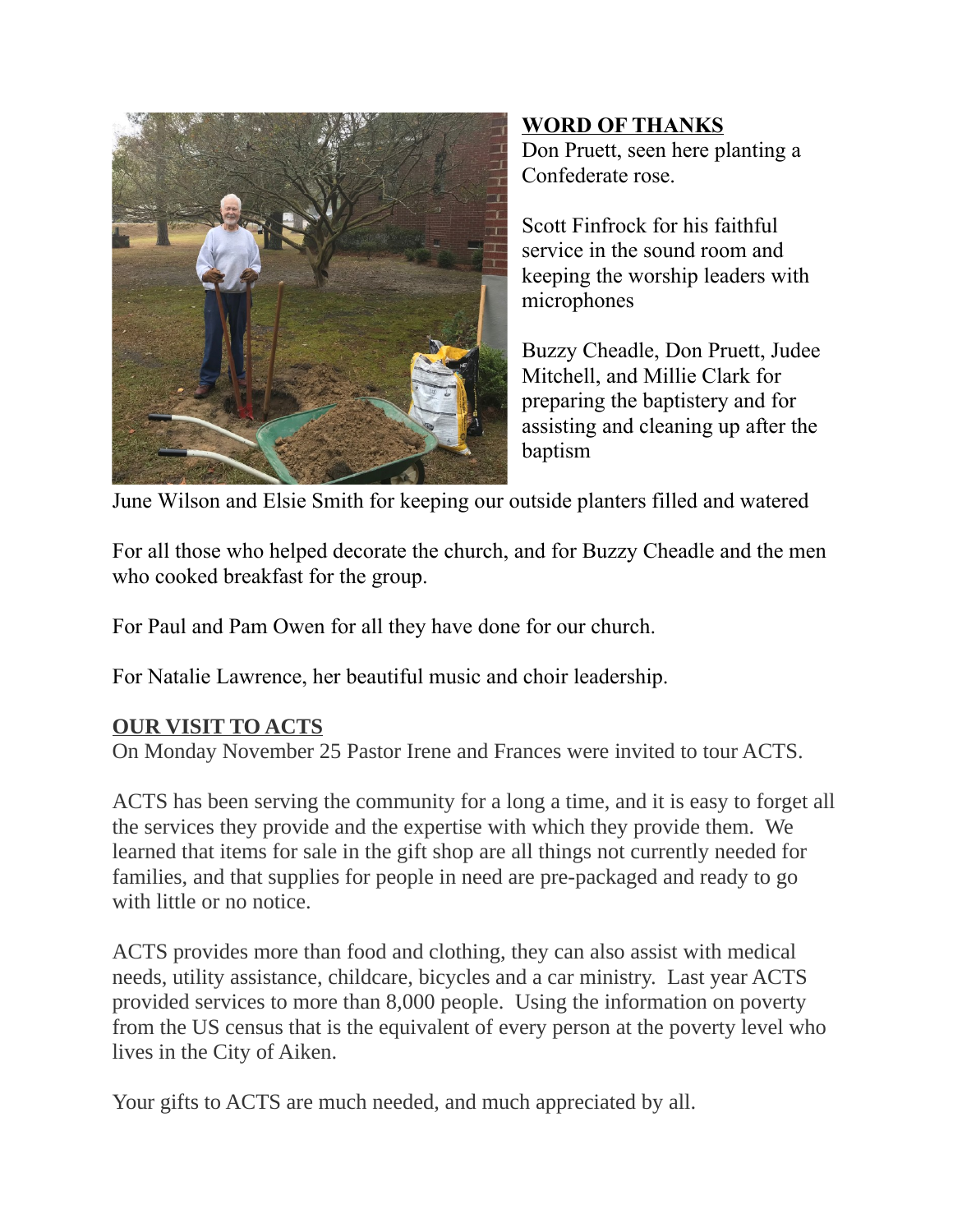**ACTS DONATIONS** for the month of December is Canned Beans and Pork, or Beans. Please leave your donations in the Church Office. Thank you for your support! On our recent visit to ACTS we learned to consider also the foods that might go with our specific donations, such as jelly when our month is peanut butter or syrup if our month is pancake mix. Children's clothing, particularly for teenage boys, is also particularly welcome as donations.

For your convenience, a list of the ACTS donations for 2020 is attached.

## **THIS MONTH IN SERVICE**

Our Deacons this month are Millie Clarke and Earnestine Goggans Our Elders are Jim Mitchell and Buzzy Cheadle

#### **DATES TO REMEMBER**

| December 5  | DWF/Tri Development Party 9:00am, Fellowship Hall    |
|-------------|------------------------------------------------------|
| December 8  | Carry-In, following Worship Service, Fellowship Hall |
|             | Advent Study 4:30 pm, Fellowship Hall                |
| December 10 | Board Meeting 6:00 pm, Fellowship Hall               |
| December 14 | DWM 8:00 am Fellowship Hall                          |
| December 15 | Advent Study 4:00 pm, Fellowship Hall                |
| December 21 | Trash & Treasures Sale, 9:00 am Room 3               |
| December 22 | Advent Study 4:00 pm, Fellowship Hall                |
|             |                                                      |

December 24 Christmas Eve Service, 5:30 pm Sanctuary

## **WEEKLY ACTIVITIES**

| Monday    | Crafting              | $12:30 \text{ pm}$ in the Library |
|-----------|-----------------------|-----------------------------------|
| Thursday: | <b>Choir Practice</b> | 4:00 pm in the Sanctuary          |
| Sunday:   | Sunday School         | 9:30 in the Fellowship Hall       |
|           | Worship Service:      | $11:00$ in the Sanctuary          |

#### **CONTACT US:**

First Christian Church (Disciples of Christ) 900 Kerr Drive SW Aiken, SC 29803-5394

**Email:** [firstchristianaiken@atlanticbb.net](mailto:firstchristianaiken@atlanticbb.net) **Website:** www.firstchristian-aiken.org **Church Office:** 803 648-4523